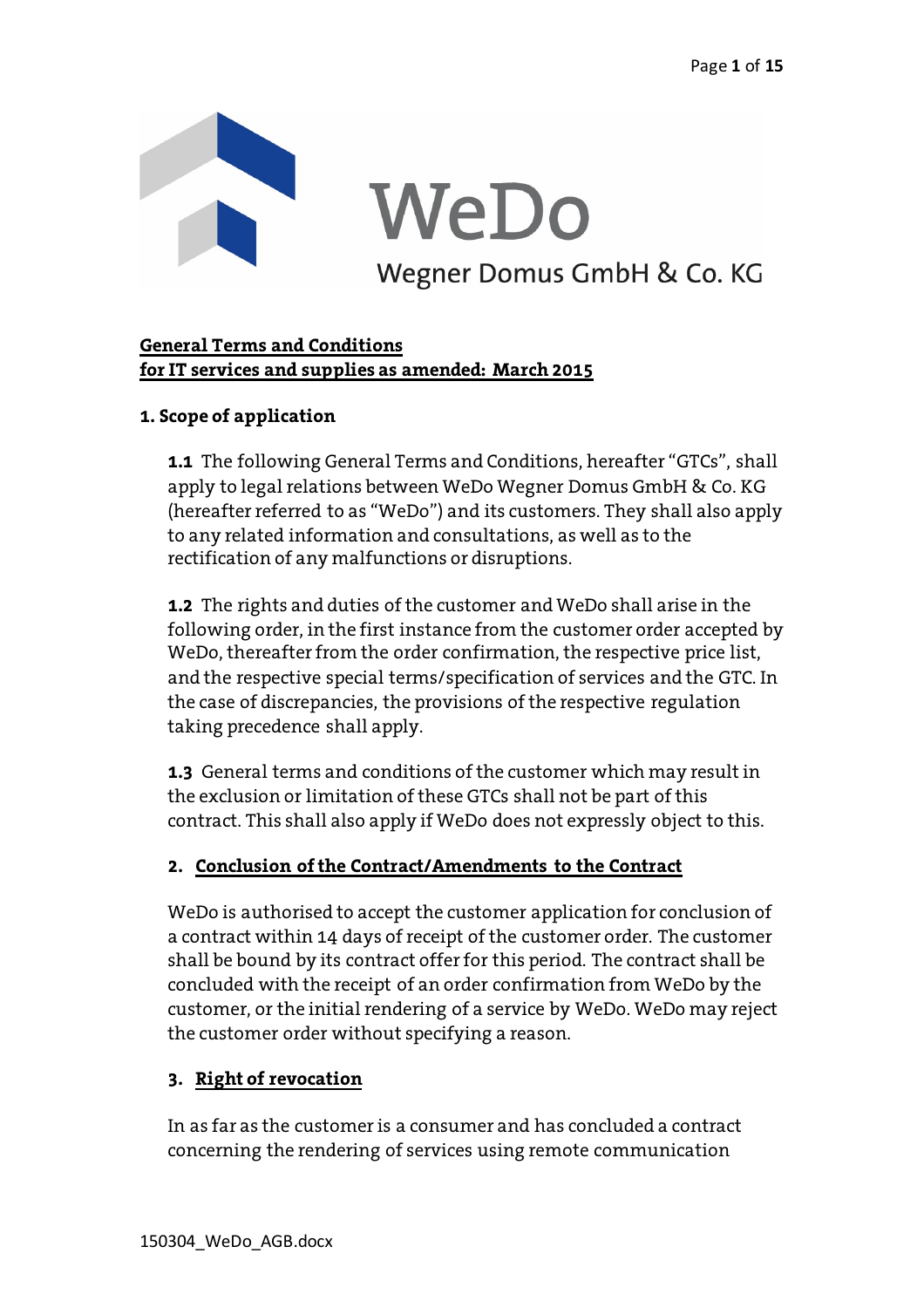means only (distance contract), the customer shall be legally entitled to withdraw from the contract as set out below:

#### **Right to revocation**

**You may revoke your contract statement in text form within 14 days without specifying a reason (e.g. in the form of a letter, fax, or e-mail). The term shall commence upon receipt of this instruction in text form, however, not prior to conclusion of the contract or prior to fulfilment of our duties to provide information in accordance with Article 246, Section 2 in conjunction with Section 1(1 and 2) of the Introductory Act to the German Civil Code (***EGBGB***) and our duties in accordance with Section 312g(1)(1) of the German Civil Code (***BGB***) in conjunction with Article 246, Section 3 of the Introductory Act to the German Civil Code (***EGBGB***). Sending the revocation in good time shall suffice to observe this revocation term. The revocation is to be sent to: WeDo Wegner Domus GmbH & Co. KG,**

**Große Bäckerstraße 11,**

**20095 Hamburg**

**Consequences of revocation**

**In the event of an effective revocation, any services or goods exchanged between the parties and, if applicable, any derived benefits (e.g. interest) are to be returned. In case you are not able to return any service received at all, in part, or only in a deteriorated state, you shall be required to render us compensation of equal value. This may mean that you shall still be required to meet your contractual payment obligations for the period until revocation is effective. Obligations to reimburse payments are to be met within 30 days. The term shall commence for you upon sending the statement of revocation, and for us upon its receipt.**

**Special instructions**

**Your right to revocation shall end prematurely, if the contract has been fulfilled by both parties upon your express request, prior to you having exercised your right to revocation. End of the right of revocation instructions** 

#### **4. WeDo services**

The services to be rendered by WeDo are set out by the contractual principles given in sub-paragraph 1.2 of these GTCs. The following shall additionally apply:

#### **4.1 E-mail service:**

**4.1.1** WeDo shall set up an e-mail account and addresses for the customer.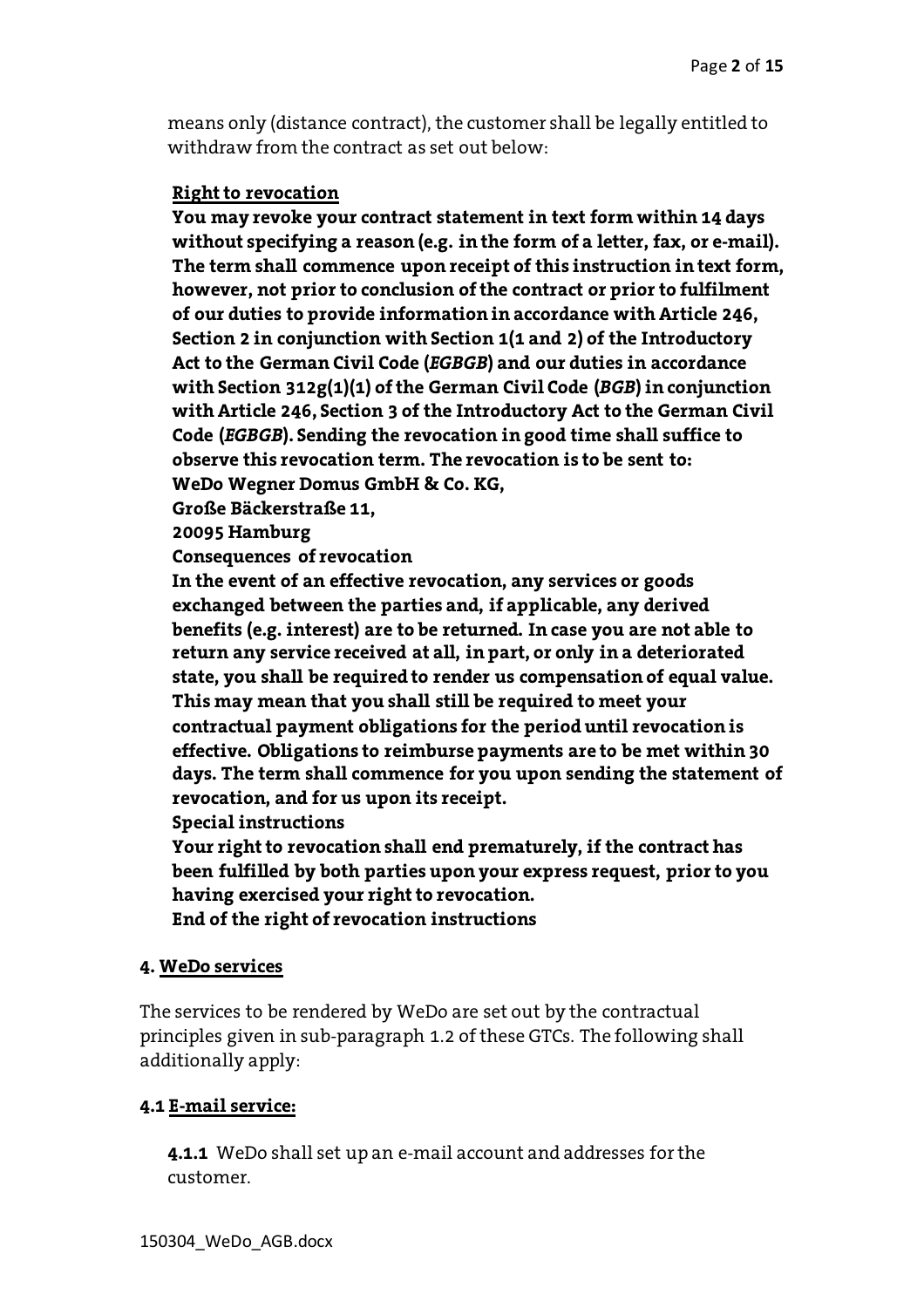**4.1.2** WeDo shall render e-mail services for the customer. These services shall include receiving, saving, and transmitting e-mails directed to the customer, as well as receiving, saving, and transmitting e-mails the customer wishes to send to any designated recipients.

**4.1.3** The duties of WeDo regarding the forwarding of e-mails shall be limited to the acceptance of e-mails to be sent by the customer and, presuming the recipient's address is not in the WeDo communication network, the transfer of this mail to the internet at one of the transfer points made available by WeDo. Accordingly, the service regarding emails directed at the customer shall entail the acceptance of e-mails at the transfer point of the provider's own communication network to the internet and the availability of the received e-mails for retrieval by the customer.

**4.1.4** The maximum memory capacity available to the customer shall be **5 GB**. If this memory capacity is exceeded by an incoming e-mail, WeDo shall be entitled to send this back. The customer shall not be informed of this. If the customer requires more memory capacity, this is to be agreed on an individual basis.

**4.1.5** WeDo may reject acceptance of an e-mail for sending, if the e-mail is larger than **50** MB. For e-mails to be sent to more than **100** addressees, approval is to be sought first from WeDo.

**4.1.6** WeDo shall not be obliged to check incoming and outgoing e-mails for viruses, Trojans, or the like prior to forwarding.

**4.1.7** WeDo shall be entitled to delete the inbox e-mails in the accounts provided after being saved for 60 days.

**4.1.8** WeDo's obligation to save inbox e-mails is otherwise limited to the term of the contractual relationship. **Upon termination of the contractual relationship, WeDo shall delete the e-mails saved for the customer without notification**.

## **4.2. Set-up of e-mail accounts**

**4.2.1** Upon the request of the customer, WeDo shall set up the users and e-mail accounts on an individual basis according to the customer requirements.

**4.2.2** WeDo shall not be responsible for induction and training.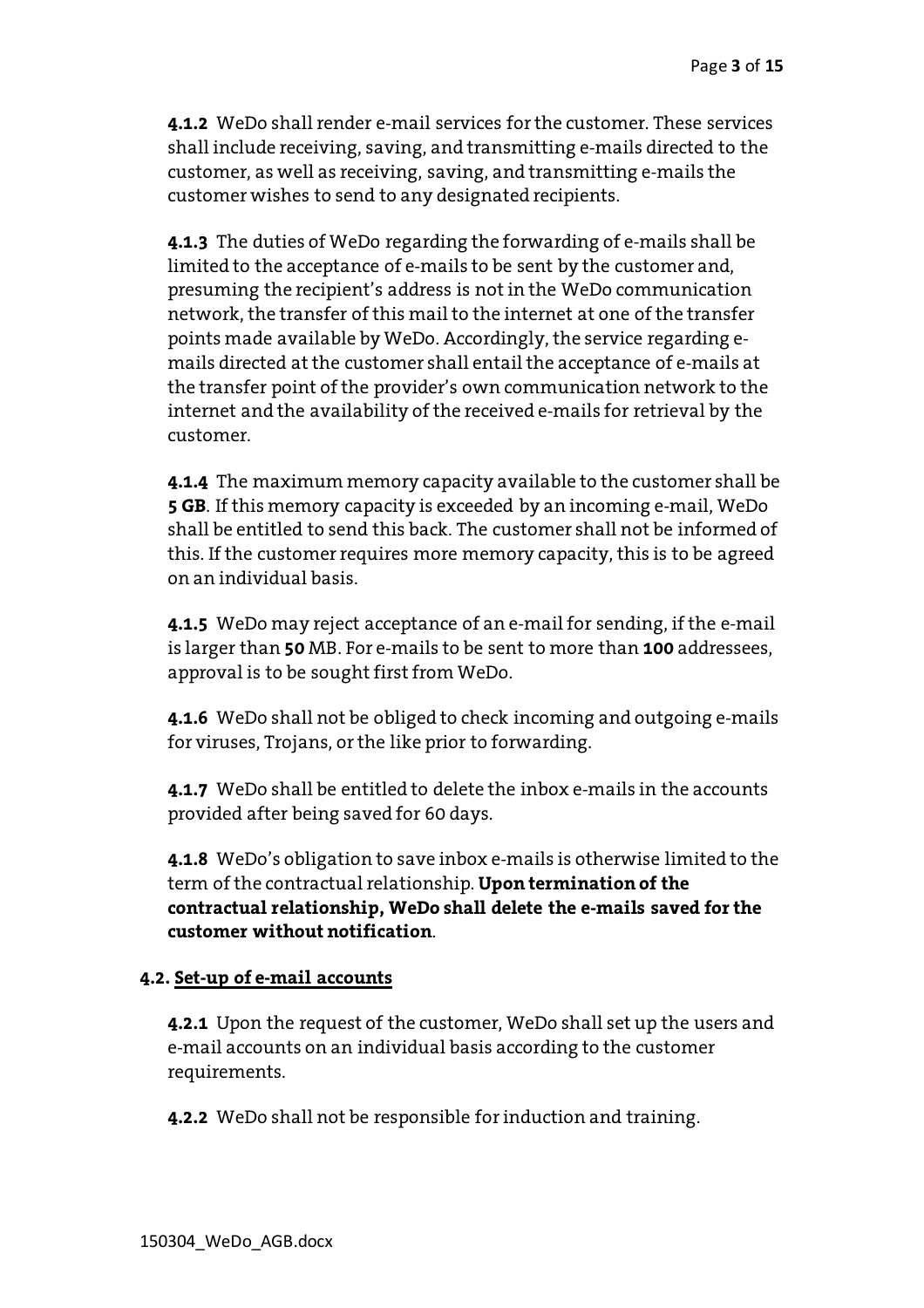**4.2.3** WeDo shall electronically inform the contact designated by the customer that the individual e-mail accounts are fully available and operational. The customer shall check completeness of the installation and configuration, and confirm full operational availability.

#### **4.3 Services made available via the internet regarding software**

**4.3.1** WeDo shall provide the customer with software for utilisation via the internet as well as memory capacity on its own servers. WeDo shall provide the customer with the latest version of the software for the term of this contract via the internet. To this end, WeDo shall make the software available on a server that can be accessed by the customer via the internet.

**4.3.2** WeDo shall grant the customer the non-exclusive and nontransferable right to use the software defined in this contract for the duration of its term as intended and set out by the respective current specification of services. The customer may only edit the software provided that this is covered by its intended use according to the respective current specification of services.

**4.3.3** The customer may only copy the software provided that this is covered by its intended use according to the respective current specification of services. Necessary duplication includes loading the software into the RAM; however, this does not include temporary installation or storing of the software on the data storage devices (for example, hard drives) in the hardware used by the customer.

**4.3.4** The customer shall not be authorised to make the software available to a third party for utilisation either for a fee or free of charge. The customer is expressly not permitted to sublease the software.

**4.3.5** WeDo shall assign the customer memory capacity on a server to be individually agreed for the purpose of saving data accumulated while using the software. If the memory capacity is no longer adequate to store the data, WeDo shall inform the customer accordingly. The customer may subsequently order appropriate contingents subject to availability at WeDo. The customer shall not be authorised to assign this memory capacity to a third party for use in part or in full, for a fee or free of charge.

**4.3.6** The customer shall undertake to save no content in the memory facility that by making available, publishing, and utilising may violate applicable law or agreements with third parties.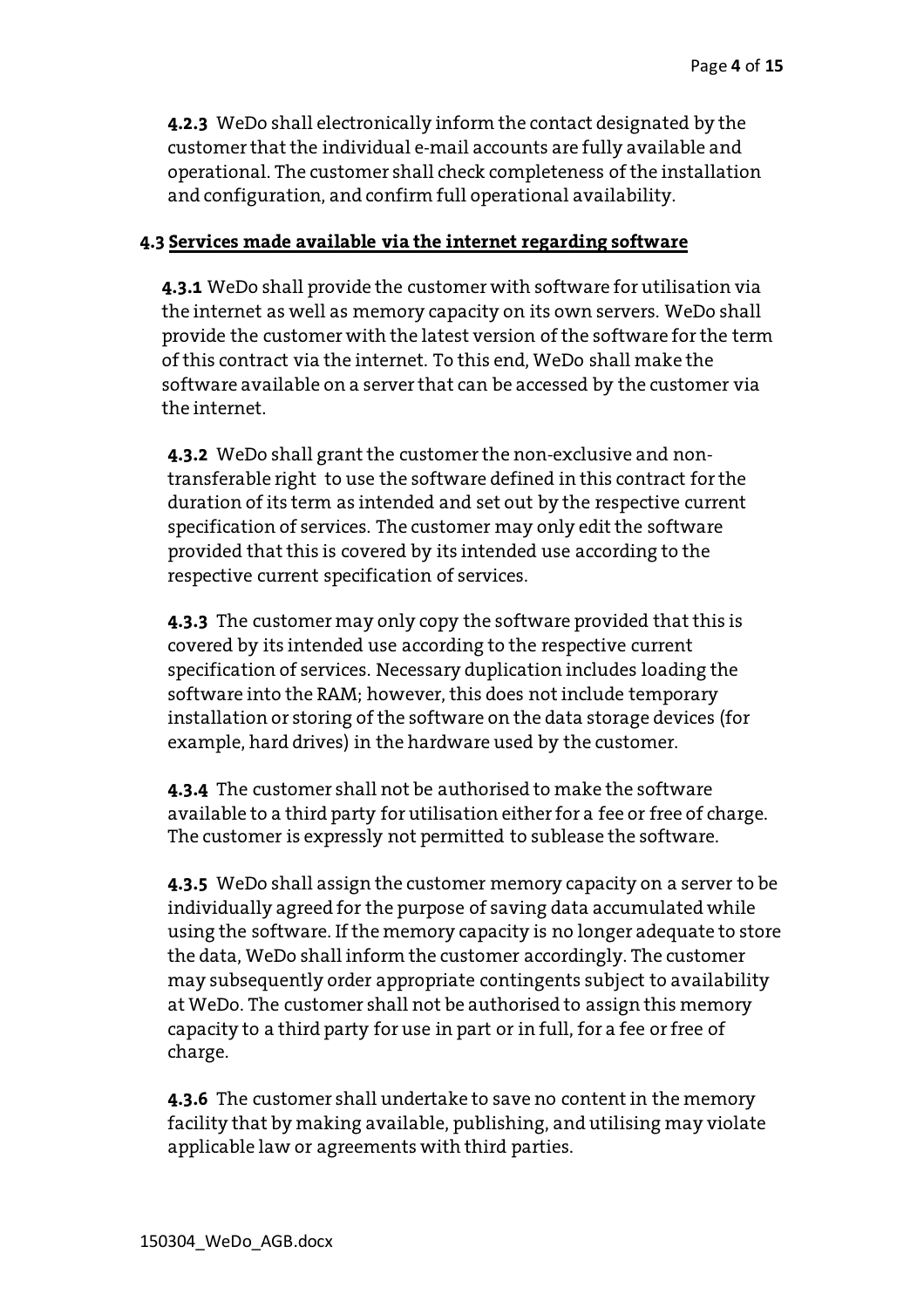**4.3.7** WeDo shall take suitable precautions to prevent data loss and unauthorised access of customer data by a third party. To this end, WeDo shall perform daily backups and install state-of-the-art firewalls. However, WeDo shall not check customer data for viruses (also see subparagraph 12.7).

**4.3.8** The customer shall remain the sole owner of the data and, therefore, may request the return of said data in part or in full at any time, in particular after cancelling the contract. The data shall be returned as the customer requests either by transfer of data storage devices or by sending the data via a data network. There shall be no claim to a certain data format. The customer shall have no right to be provided with software suitable for use with the data.

#### **4.4 Web hosting**

4.4.1 WeDo shall render services to enable accessibility of content via the internet. In this respect, WeDo shall provide the customer with system resources on a virtual server. The customer may store content on this server to the extent of the memory capacity agreed by contract.

4.4.2 The content shall be available on the server at the internet address to be provided by the customer for retrieval via the internet. WeDo services offered for transfer of the data shall only be limited to the data communication between the transfer point of the data communication network to the internet operated and owned by WeDo and the server made available to the customer. WeDo is not able to influence the data traffic outside of its own communication network. Therefore, it shall not be responsible for the successful forwarding of information from or to the computer requesting the content.

4.4.3 The content of the memory capacity intended for the customer shall be backed up by WeDo to the extent set out by sub-paragraph 4.3.7.

## **4.5 Procurement of an internet domain**

4.5.1 Upon the customer's request, WeDo shall procure one or more internet domains. The domains to be procured are to be stipulated beforehand in writing. WeDo shall assume no responsibility for the availability of the requested domain or the non-violation of third party rights (e.g. rights to bear a name, trademark or title) by registering the required domain to the customer. If the required domain is unavailable, or third party rights exist in this respect, WeDo shall obtain a different available domain in consultation with the customer, which is the most like the one originally requested. WeDo shall provide proposals for such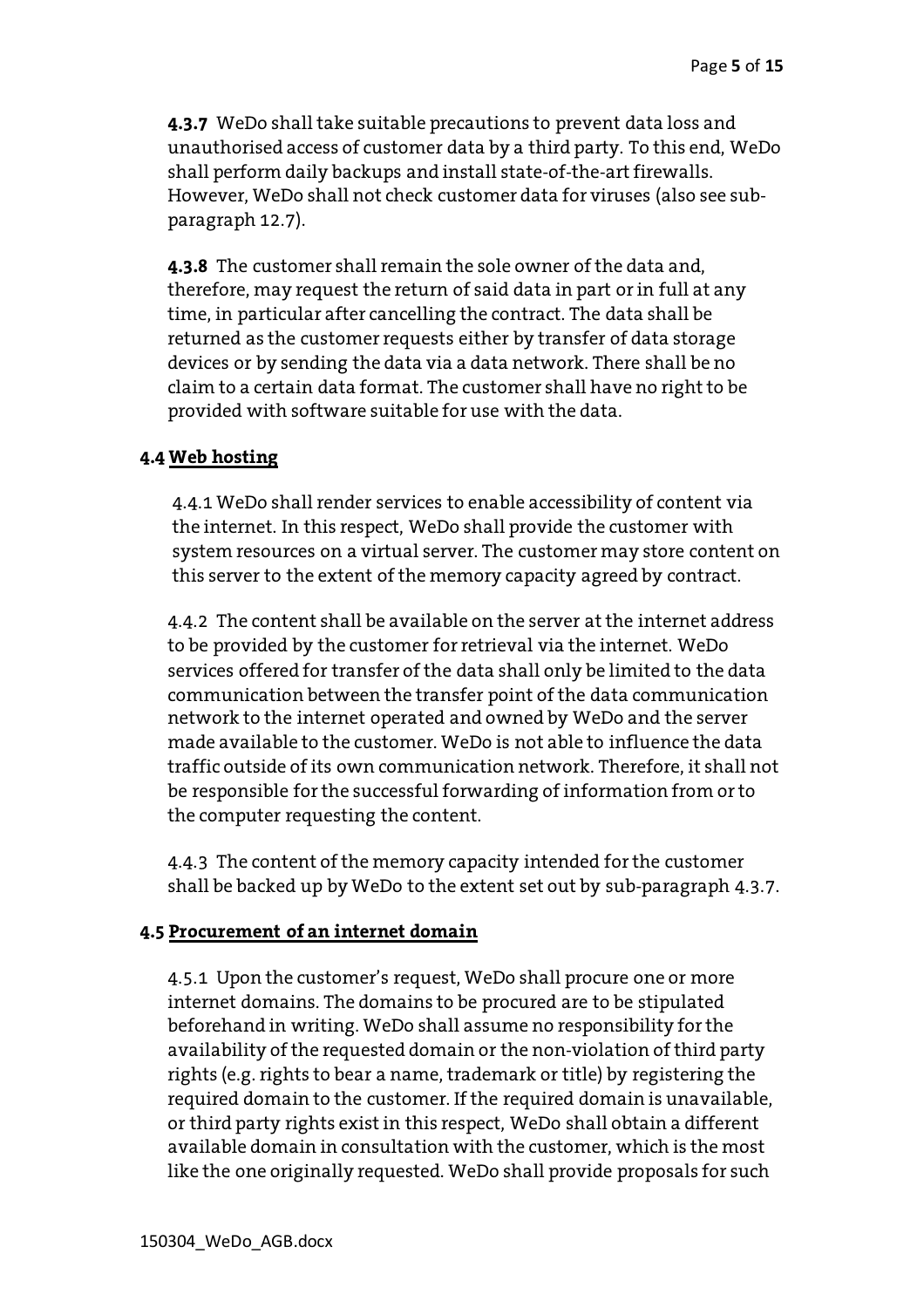alternative domains. WeMaCo shall not be responsible for obtaining rights for domains already registered to third parties by the relevant registering body.

4.5.2 If WeDo undertakes to procure the domain, it shall register this in the name and to the account of the customer and, upon the latter's request, organise its transfer to another provider at any time. WeDo is to act in the financial interests of the customer particularly in terms of selecting the domain name and registration body, and in negotiations of terms and conditions, and is to employ its expertise for the benefit of the customer. WeDo shall keep the customer informed about the status and progress of its activities upon request.

4.5.3 All rights and rights of name to the domain shall belong to the customer.

# **4.6 Other IT support**

Upon the customer's request, WeDo shall also provide other services above and beyond those in the IT department for a separate fee (e.g. set-up of IT at the customer's).

#### **5. Availability**

**5.1** WeDo shall render the services in accordance with sub-paragraphs 4.1 to 4.3 of these GTCs with an availability rate of **98.5%**. Availability shall be calculated on the basis of the time used in the respective calendar month, minus maintenance periods, during the term of contract. WeDo shall be entitled to carry out maintenance tasks between 2.00–6.00 am for a total of **five hours** a calendar month. During maintenance, the afore-mentioned services will be unavailable.

**5.2** In as far as WeDo has a service to render or make available which depends on the necessary preliminary performances of a third party (e.g. availability of transfer routes or set-up of other network operators and providers) or authorisations, WeDo shall have the obligation to do so shall be subject to these actually and duly being rendered in an appropriate quality. Liability or obligation to perform on the part of WeDo shall not apply in this respect, unless WeDo can be accused of gross negligence or intent.

**5.3** In cases of force majeure, WeDo shall be released from the obligation to perform. All unforeseeable events shall be deemed cases of force majeure and those which affect fulfilment of the contract for which neither party to the contract can be held responsible. This shall include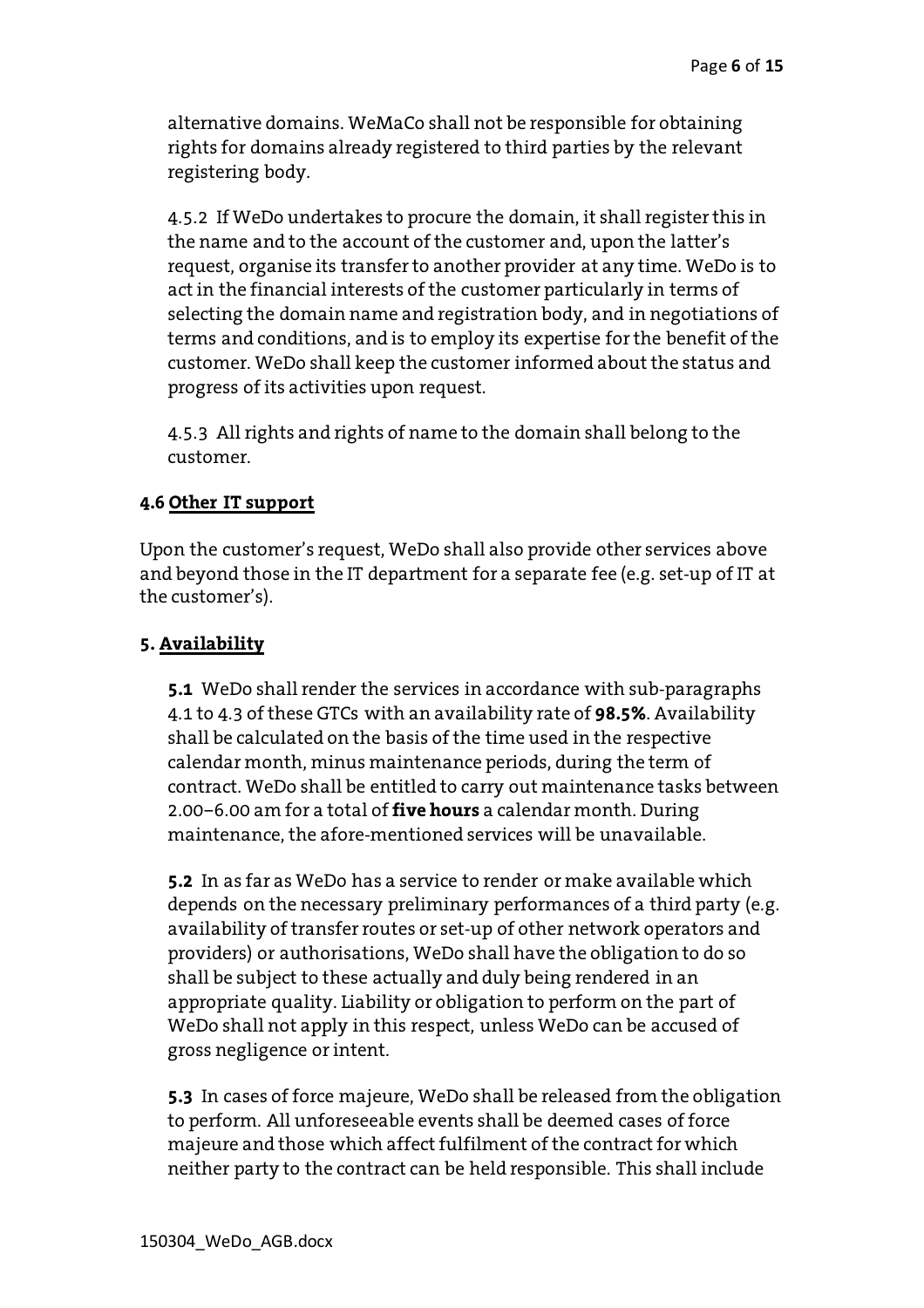industrial action, also in third party companies, official measures and interruption of the power supply longer than four hours.

**5.4** WeDo shall always endeavour to inform the customer of cessation or restriction of services for a longer period. If the customer is dependent on uninterrupted utilisation of the contractual service or connection at all times for use of the contractual service and this has been accordingly communicated to WeDo in writing with reasons given, WeDo shall also inform the customer of any foreseeable cessation or restriction of services and their commencement in advance. This obligation to provide information shall not apply, if it is not possible to inform the customer objectively prior to commencement of the cessation or restriction of services due to the respective circumstances, or if this would delay rectification of interruptions already occurring.

**5.5** WeDo shall be entitled to restrict or block services temporarily, provided that this shall be necessary for reasons of public security, interoperability of the services, data protection, or to combat spam or computer viruses/worms/Trojans, or hack/DOS attacks, etc., or to perform necessary operation-related or technical work.

**5.6** WeDo shall be entitled to upgrade the hardware and software used for rendering of the services to the respective state-of-the-art. If as a result of such a modification additional requirements regarding the content stored on the server by the customer are to be met in order for WeDo to ensure rendering of the services, WeDo shall inform the customer of these additional requirements. Immediately upon receipt of the notification, the customer shall decide whether to meet these additional requirements and by when this is to take place. If the customer fails to declare no later than four weeks prior to the changeover date that the said content will be duly adapted to the additional requirements for the changeover, i.e. no later than three workdays prior to the changeover date, WeDo shall have the right to terminate the contractual relationship effectively as of the changeover date.

#### **6. Remuneration**

**6.1** Remuneration for the services rendered by WeDo shall be governed by the price list valid at the time of the conclusion of the contract.

**6.2** The customer shall be entitled to raise objections to the invoice for services rendered by WeDo in writing to the specified body within eight weeks of receipt of the invoice. Upon expiry of the afore-mentioned term, the invoice shall be deemed approved by the customer. WeDo shall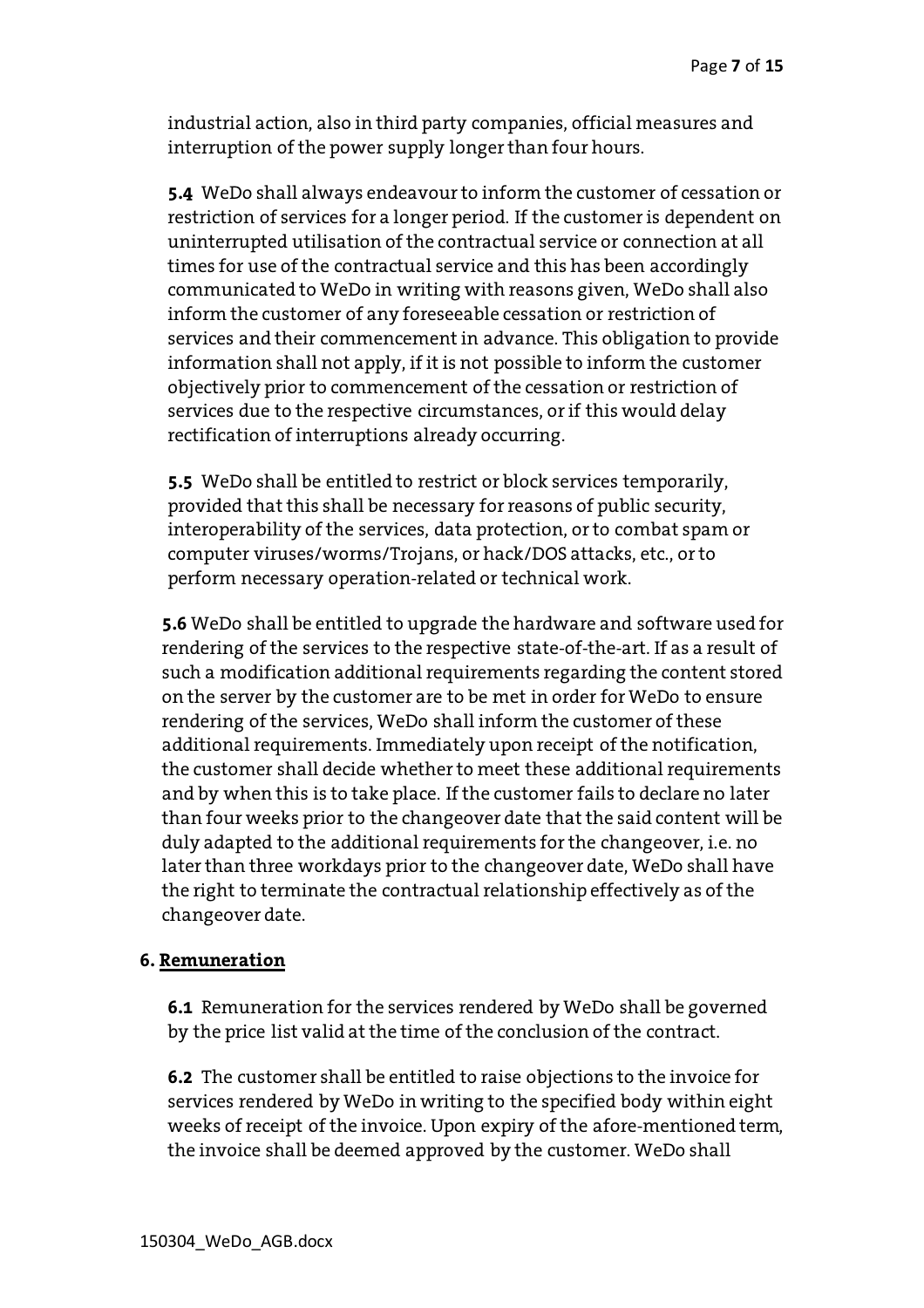specifically indicate the significance of the customer's conduct in particular upon sending the invoice.

**6.3** WeDo shall have the right to amend the price list applicable to its services. WeDo shall inform the customer of any amendments to the price list in text form no later than six weeks prior to these going into effect. If the customer disagrees with any amendment to the price list, the customer shall have the right to terminate the contractual relationship in exceptional cases on the date the price list amendment takes effect. Notice of cancellation is to be given in text form. If the customer does not terminate the contractual relationship by the date the price change goes into effect, this shall be deemed as approved by the customer. WeDo shall specifically indicate the significance of the customer's conduct upon providing notification of the price change.

**6.4** Rendering of the services by WeDo is determined by the customer fulfilling payment obligations on time. If the customer defaults on payment of a not insignificant part of the fee for a month by more than 21 days, WeDo shall be provisionally entitled to retain or block the services required by contract.

## **7. Contractual term**

**7.1** This contract shall be valid for an unlimited period and may be terminated in writing after a year at any time with a notice period of 30 days to the end of a calendar quarter.

**7.2** Upon termination of this contractual relationship, WeDo shall provide the customer with the content stored in the memory it has provided specifically for this purpose on a data storage device or make it available for retrieval by remote data transfer. Any rights of retention on the part of WeDo shall remain unaffected.

**7.3** The right of both parties to terminate the contract without notice for good cause shall remain unaffected. WeDo shall particularly deem it a good cause if the customer

a) defaults on payment of the fee or a not insignificant part of the fee for two consecutive payment dates, or defaults on payment of a fee equivalent to that of two months in a period which goes beyond two payment dates;

or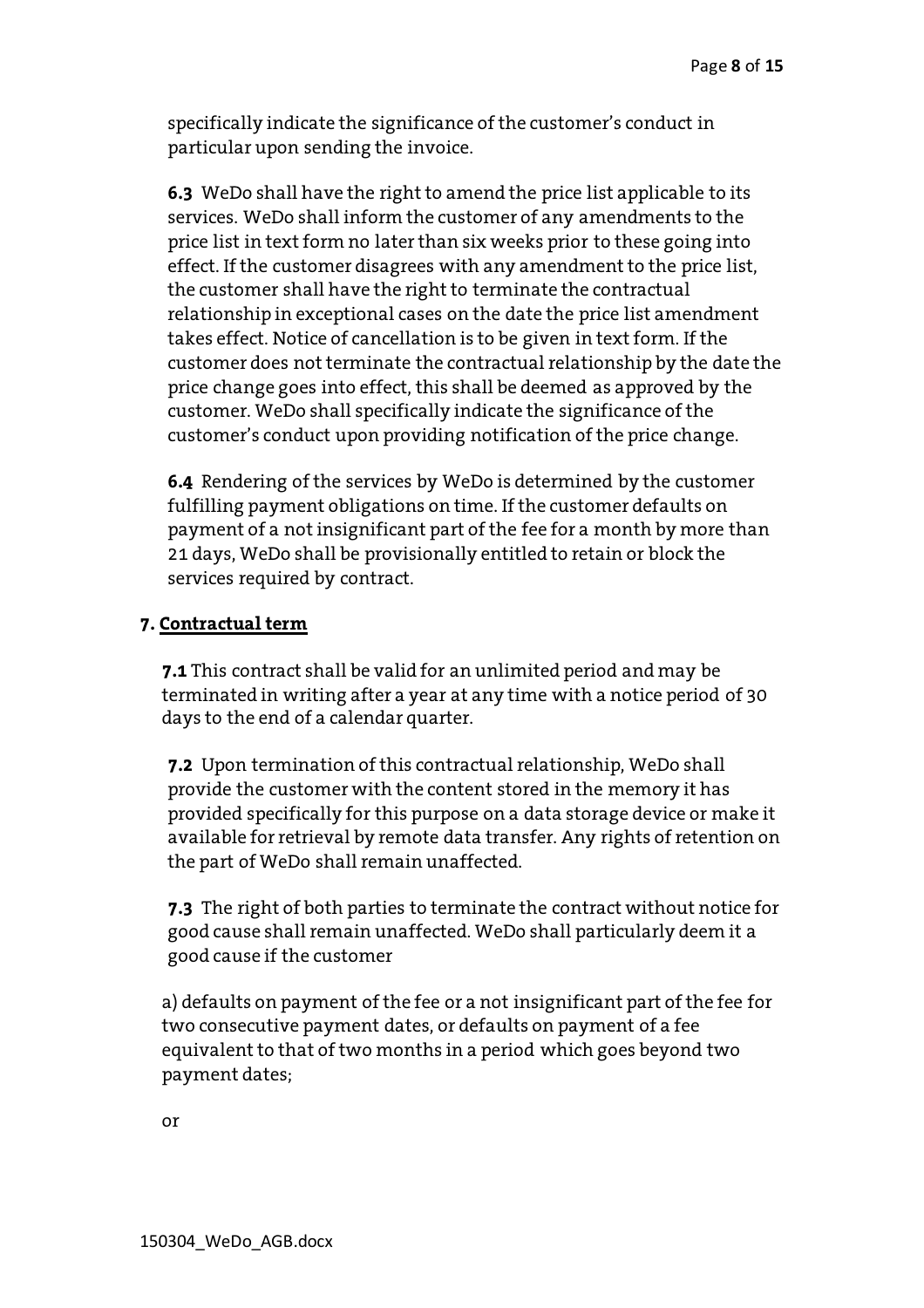b) despite an official warning the customer becomes liable for a major breach of contract, especially the infringement of duties set out by subparagraph 12 of these GTCs.

**7.4** Every notice of termination shall be required in writing in order to be valid; this shall also apply when sent by fax.

## **8. Liability for defects**

**8.1** If WeDo renders the services set out by this contract in a faulty manner, the customer shall be entitled to demand subsequent performance.

**8.2** If subsequent performance is not possible, for example, because the service cannot be repeated, or it fails, the customer shall be entitled to demand compensation or reimbursement of any wasted expenditure, and reduction of the fee; furthermore, if it would be unreasonable to expect the customer to continue the contractual relationship until expiry of the notice period for termination in consideration of all circumstances of the case and the interests of both parties, the customer shall have the right to terminate the contract for good cause without observing a notice period. WeDo is to be granted at least two attempts at a subsequent performance.

**8.3** In the case of defects in existence at the time of assigning memory capacity to the customer, WeDo shall only be liable if it is responsible for them.

**8.4** The customer is to indicate any defects to WeDo immediately. Any claims for defects shall be subject to a period of limitation of 12 months. Commencement of the period of limitation is governed by statutory provisions.

## **9. Liability**

**9.1** WeDo liability for damage due to utilisation of public telecommunication services shall be governed by the regulations of the German Telecommunications Act.

**9.2** Outside of the scope of sub-paragraph 9.1, liability shall be governed by the following provisions:

**9.2.1** WeDo's contractual and non-contractual liability for compensation or reimbursement of wasted expenditure, regardless of the legal basis,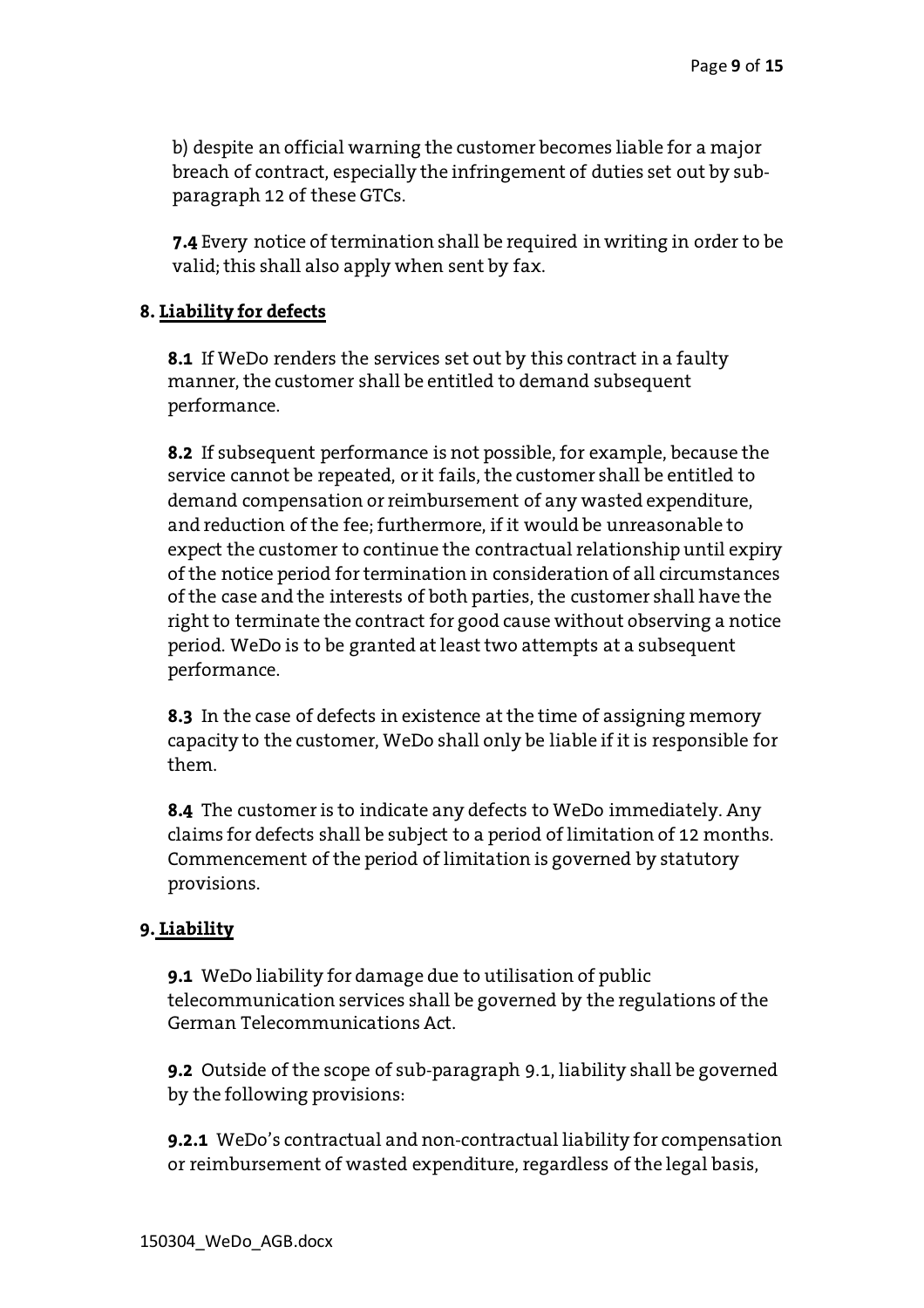including liability for negligence at the conclusion of the contract, shall be limited to damages caused by the intent, gross negligence or violation of material contractual obligations (cardinal duties) by WeDo or its vicarious agents. Cardinal duties are those which when fulfilled ultimately facilitate proper performance of the contract and the observance of which the customer may normally rely upon. When cardinal duties are violated in cases of slight negligence, WeDo's liability shall be limited to foreseeable damages which are typically expected to occur on account of the circumstances known at the conclusion of the contract; in this case, liability in individual cases shall be limited to 25,000.00 EUR. In the remaining cases of slight negligence, WeDO shall not be held liable.

**9.2.2** In as far as WeDo shall be liable for the loss of data and/or programs, the customer may not demand compensation for those damages, especially restoration costs, which have been incurred by the customer failing to perform data backup usual in this line of business thus ensuring that any lost data can be restored at a reasonable expense.

**9.2.3** WeDo shall be unrestrictedly liable for damages to life and limb and in accordance with the German Product Liability Act and liability arising from provided warranties; this shall remain unaffected by these limitations of liability.

**9.2.4** WeDo shall not be liable in the case of disruptions outside of its scope of influence (e.g. line overload, or failure of telecommunication connections).

**9.2.5** These disclaimers and limitations shall also apply in favour of the employees and vicarious agents of WeDo and other third party working on behalf of WeDo to fulfil the contract.

## **10. Amendment to the terms of contract**

Unless specifically agreed otherwise, WeDo shall be entitled to amend or supplement these GTCs as follows:

WeDo shall inform the customer of any amendments or supplements in text form no later than six weeks prior to these going into effect. If the customer disagrees with the amendments or supplements to the terms of contract, this party may object to the amendments up to a week before the amendments or supplements are due to take effect.

The objection is required in writing. If the customer does not object to the amendments or supplements to the terms of contract, they shall be deemed approved. WeDo shall specifically indicate the significance of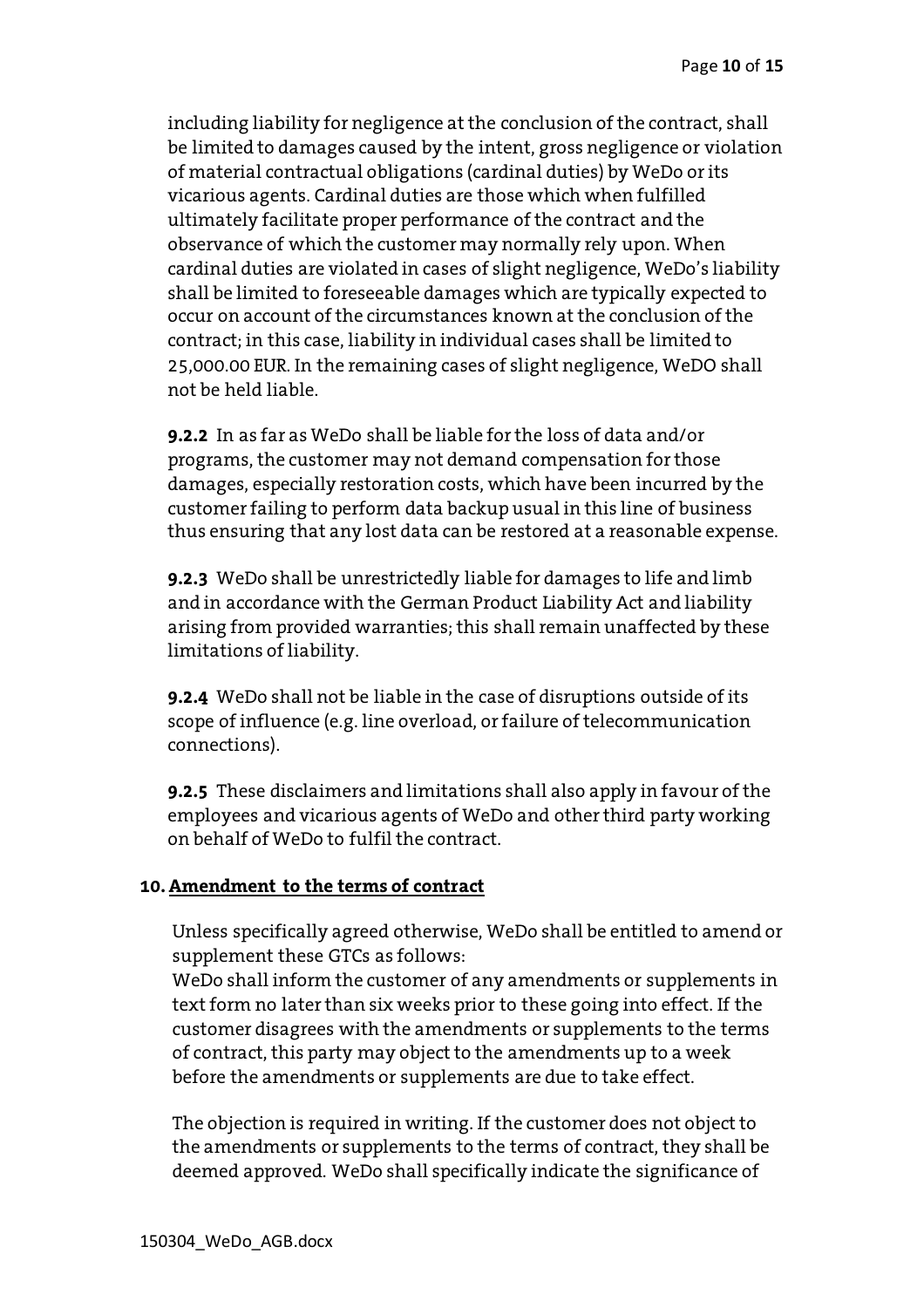the customer's conduct upon providing notification of the amendments or supplements to the terms of contract.

#### **11. Supplementary terms for the sale of goods**

#### **11.1 Retention of title; third party enforcement**

The goods sold by WeDo shall remain its property until full payment of the purchase price. If creditors of the customer levy execution against the sold goods, the customer is to inform WeDo immediately. In this case, the customer is to release WeDo from all costs incurred by the third party claim with respect of the property rights of the creditor levying execution, if these are necessary and appropriate and are not to be reimbursed by the latter.

## **11.2 Delivery dates**

Delivery dates shall only be binding if they have been expressly acknowledged as such by WeDo in writing or text form. Binding delivery dates shall be extended due to unforeseeable circumstances and impediments for which WeDo is not accountable, in particular, force majeure, non-granting of official permits, industrial disputes, sabotage, delayed delivery of materials or preliminary products, also if such events occur at sub-suppliers or third party companies.

## **11.3. Warranty for the sale of goods**

**11.3.1** Unless provided for otherwise, the warranty claims of the customer due to defects in the goods shall be governed by statutory provisions.

**11.3.2** In as far as the customer is not a consumer, in that he or she is not a natural person or acts within the bounds of business or selfemployment, WeDo shall have the right, in the event of defective goods, to refer the customer to the assertion of subsequent performance rights which WeDo is entitled to exercise against a sub-supplier or any other third party commissioned with delivery of the goods. In this respect, the customer of WeDo shall be entitled to exercise his or her rights to subsequent performance by the third party due to the defective goods. If the customer's assertion of his or her claims to subsequent performance from a third party fails despite the reasonable pursuit of these, the customer shall have the right to assert warranty rights against WeDo to the extent of statutory provisions.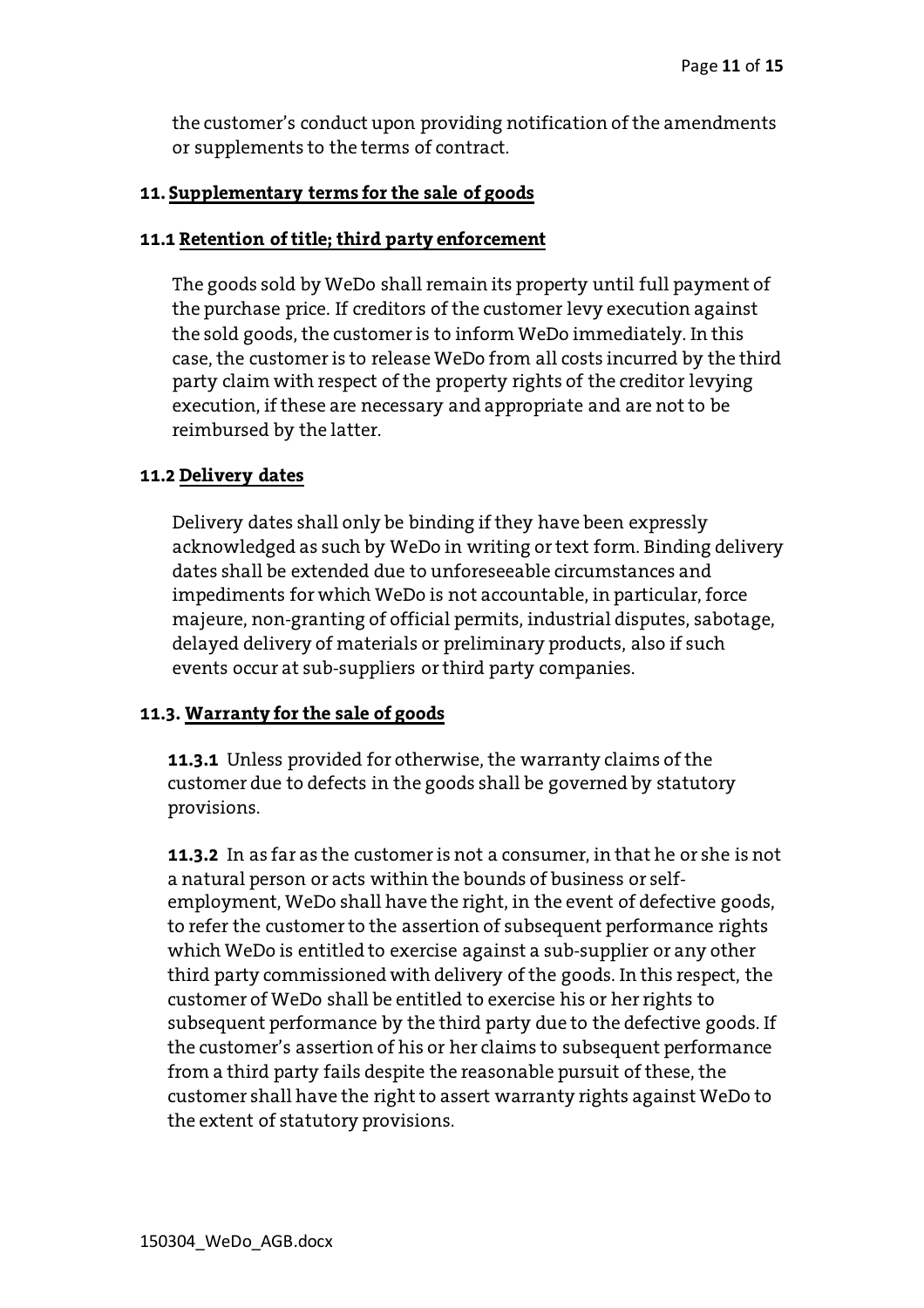**11.3.3** In the case of customers who are not consumers, the term for claims due to defects in sold goods shall be limited to a year. Commencement of the period of limitation is governed by statutory provisions.

**11.3.4** The customer's claim for compensation due to defective goods shall be limited to the scope of sub-paragraph 9 of these GTCs.

#### **12. Customer obligations**

**12.1** The customer may only use the rendered services to the extent set out by the contract and that of the respective applicable statutory provisions.

**12.2** In particular, the customer may not distribute any offensive, defamatory, racist, pornographic, inappropriate or unlawful content via the WeDo server and/or internet, or abet distribution or provision of content of this kind for third party retrieval. In terms of utilisation, the customer is also specifically to respect copyright, data protection, and competition law. The customer is to ensure that none of his or her terminal devices will cause disruptions to the WeDo server.

**12.3** Sending of spam mails via the WeDo server is not permitted. This particularly includes the sending of non-permitted, unsolicited advertising to third parties. When sending mails, it is not permitted to give false sender information or to conceal the identity of the sender in any way. The customer shall be obliged to make the business nature clear in commercial correspondence by using an appropriate design or layout.

**12.4** The customer must not transfer the services provided by WeDo to a third party for commercial or private use.

**12.5** The customer asserts that any information conveyed to WeDo is accurate and complete. The customer shall undertake to inform WeDo immediately of any changes to the conveyed information and upon corresponding request by WeDo reconfirm its current accuracy within five days of receipt.

**12.6** The customer shall be obliged to keep any passwords provided by WeDo for access to its services strictly confidential and to inform WeDo immediately upon learning that unauthorised third parties have gained knowledge of the password. If due to the customer's negligence a third party misuses the passwords to utilise the services of WeDo, the customer shall be liable to pay WeDo a utilisation fee and compensation.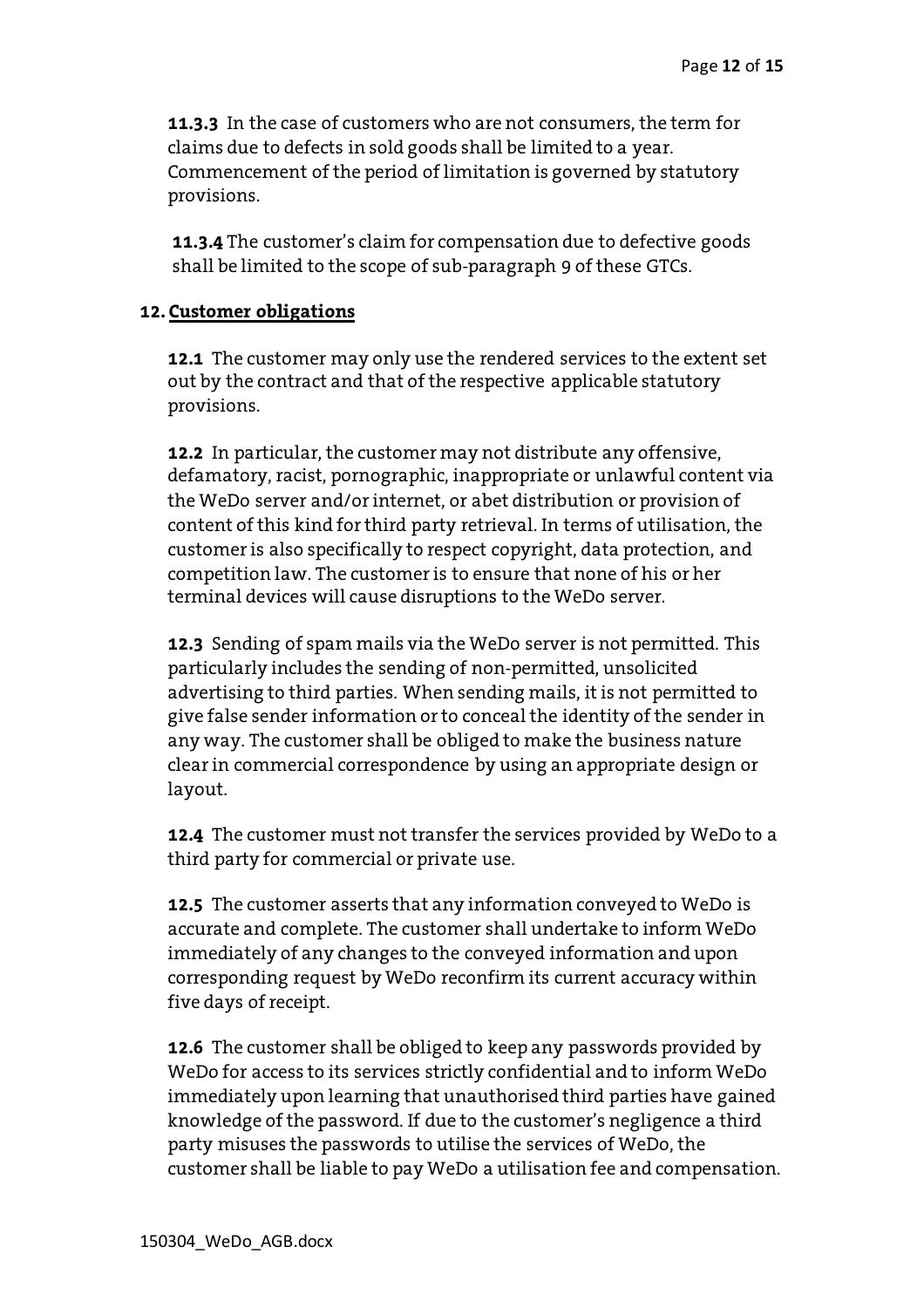**12.7** The customer shall be referred to the fact that he or she is responsible for backing up any database on any workday that he or she or vicarious agents or assistants may have made any changes to it; however, data stored on the WeDo servers must not be backed up on these. The customer is to run a complete backup especially prior to commencement of work by WeDo in each case or the installation of supplied hardware or software. Sub-paragraph 4.3.7. shall apply in other instances.

**12.8** The customer is to test every program thoroughly to make sure it is free of errors and is suitable for use in his or her specific situation before commencing operation of the program. This shall also apply to programs provided by WeDo within the scope of warranty and maintenance. The customer shall be expressly referred to the fact that even slight modifications to the software may affect the whole system's ability to operate.

**12.9** The customer shall be obliged to create suitable backups of his or her own data hosted by WeDo independently at regular intervals.

**12.10** Content stored in the memory capacity assigned specifically to the customer may be protected by copyright and data protection law. The customer shall grant WeDo the right to access the content stored by him or her on the server which is requested via the internet, in particular, to reproduce and transmit this for this purpose and to reproduce this for the purpose of data backup. The customer shall be responsible for checking whether his or her use of personal data meets data protection requirements.

## **13. Data utilisation**

**13.1** WeDo shall collect and process data within the scope of legal data protection regulations.

**13.2** If this is necessary for invoicing, WeDo may save and transfer traffic data and/or accounting data. WeDo will delete traffic data no later than six months after sending the invoice, if the customer has not raised any objections to the amount invoiced for connection charges before the term has expired. In such a case, the traffic data may be saved until the objections have been finally settled.

**13.3** The customer shall have the right to request the traffic data is completely saved or completely deleted once the invoice has been sent. The traffic data cannot be saved after the invoice has been sent if the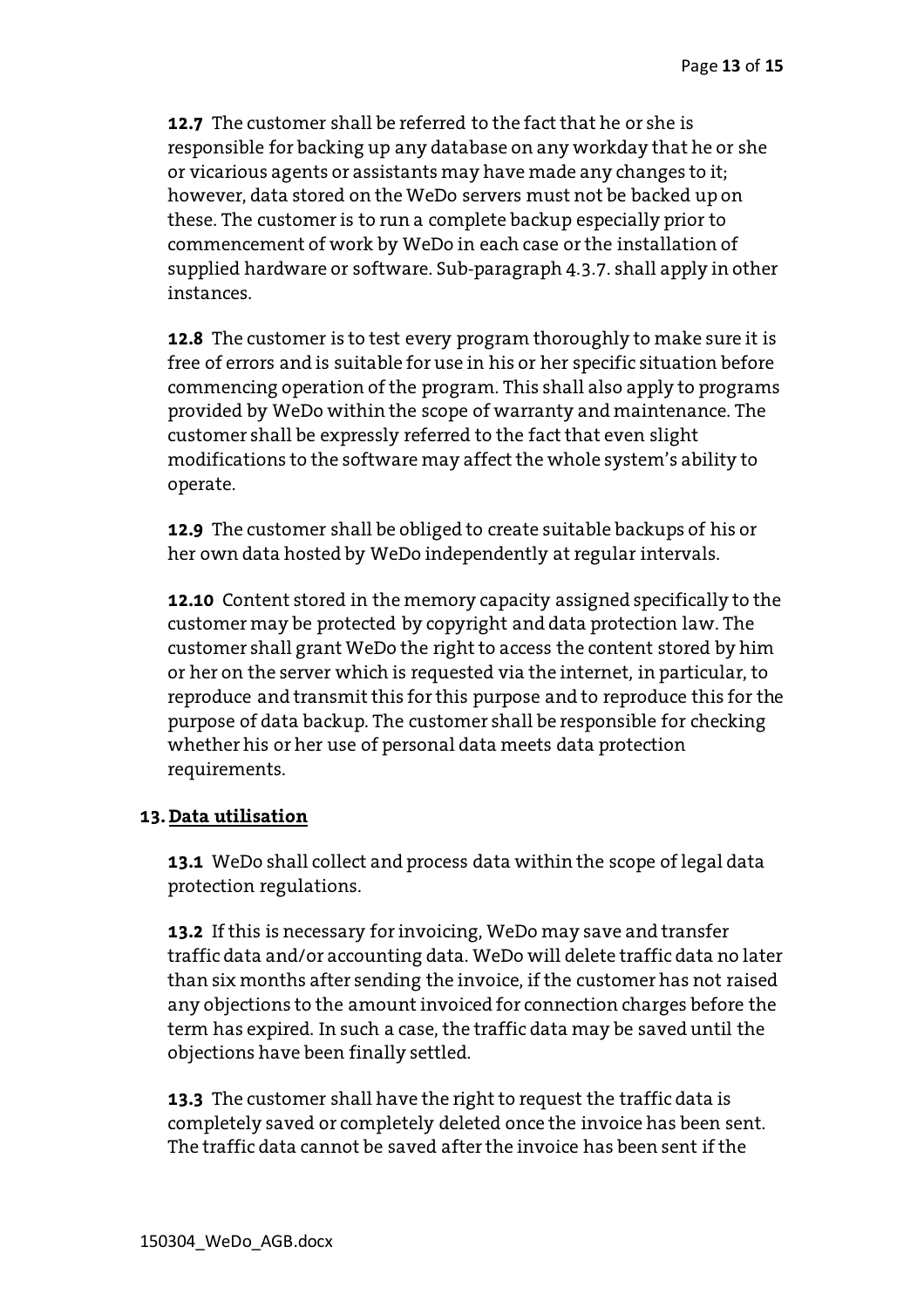customer has already made use of the right to complete deletion of the data.

**13.4** If for technical reasons or the customer has requested that no traffic data is saved, or saved traffic data is deleted upon customer request or due to legal obligations, WeDo shall have no duty to provide a record of individual connections. The customer shall be referred to this legal consequence in a clear manner on the invoice. If the data is not saved for technical reasons, the customer shall be informed of this limited ability for connections prior to being sent the invoice.

# **14. Set-off, right of retention, and right to transfer**

**14.1** The customer may offset against receivables from WeDo only with those receivables which are deemed legitimate, undisputed or accepted by WeDo.

**14.2** In terms of receivables from WeDo, the customer may only assert a right of retention on account of claims and rights substantiated by the same contractual relationship.

**14.3** The customer is only entitled to transfer due claims and rights against WeDo with the latter's written consent. WeDo must not unreasonably withhold consent. The regulation of Section 354a of the German Commercial Code (HGB) shall remain unaffected.

## **15. Final clause**

**15.1** All amendments, supplements and notices of termination of contractual agreements shall be required in writing in order to be valid, unless this contract stipulates the text form. Amendments or supplements to this contract shall be required in writing. Implicit agreements to revoke the written requirement shall be void. The validity of individual verbal contractual agreements shall remain unaffected.

**15.2** Should individual provisions of the agreements between the parties be or become invalid in full or in part, the validity of the remaining provisions shall remain unaffected. In this case, the parties shall be obliged to replace the invalid provision with a valid one which best reflects the economic purpose of the invalid provision. The same shall apply to any loopholes in these agreements.

**15.3** The exclusive place of jurisdiction for all disputes arising from or in connection with this contract shall be Hamburg, provided that the